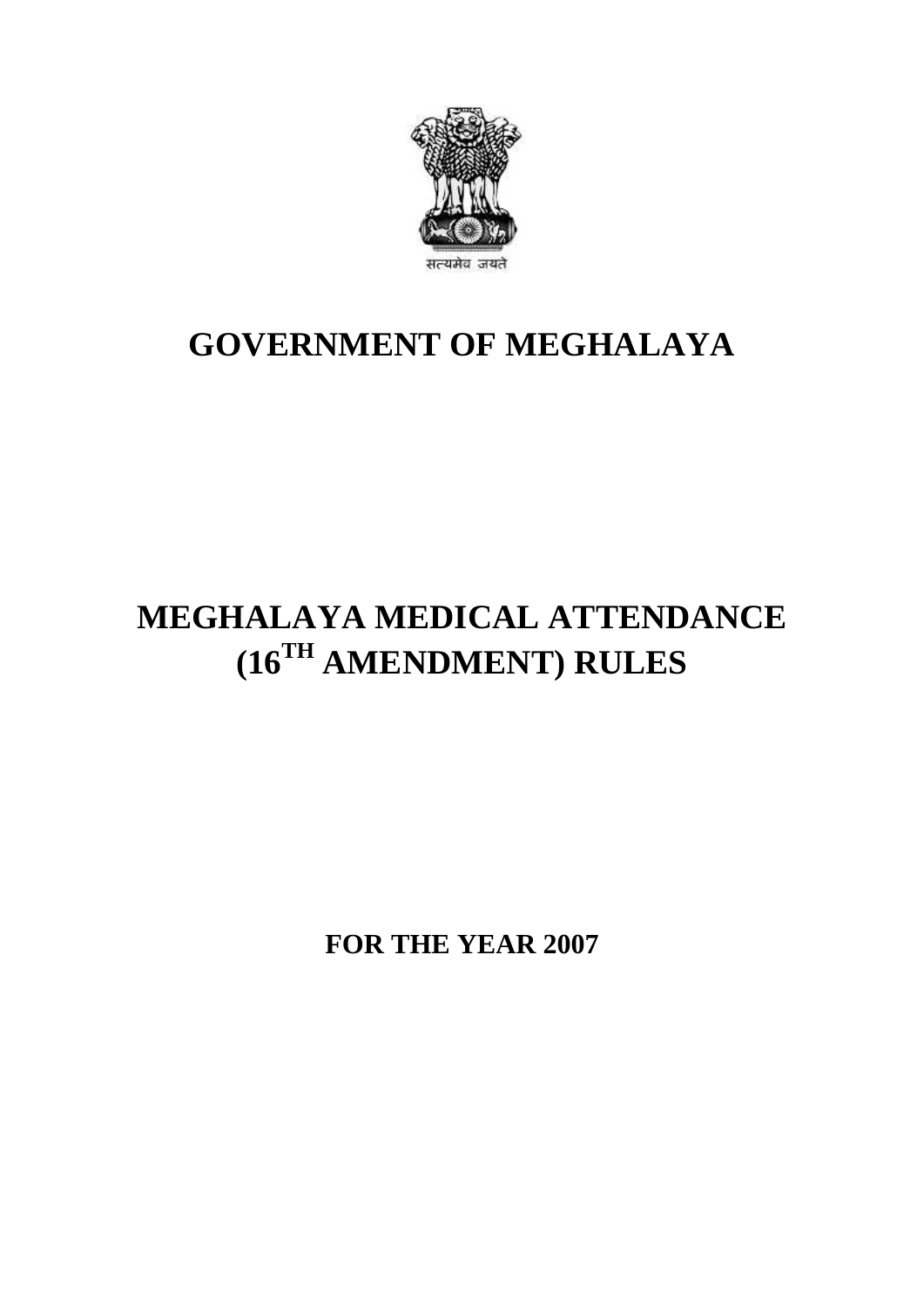## **GOVERNMENT OF MEGHALAYA HEALTH AND FAMILY WELFARE DEPARTMENT**

**….**

#### ORDERS BY THE GOVERNOR

#### NOTIFICATION

## The  $13<sup>th</sup>$  March, 2007

**NOTIFICATION**<br> **NOTIFICATION**<br> **No. Health.224/2000/Pt/158**:- In exercise of the powers conferred by the proviso to Article<br>
309 of the Constitution, the Governor of Meghalaya is pleased to make the following Rules, 309 of the Constitution, the Governor of Meghalaya is pleased to make the following Rules, with further to amend the Meghalaya Medical Attendance Rules, 1981, namely:- **1. Short title and Commencement :-** (i) These rules may be called the Meghalaya Medical Attendance Rules, 1981, namely:-<br>1. Short title and Commencement :- (i) These rules may be called the Meghalaya Medical Attendance ( **alth.224/2000/Pt/158**:- In exercise of the powers confer<br>the Constitution, the Governor of Meghalaya is pleased<br>tther to amend the Meghalaya Medical Attendance Rules.<br>Short title and Commencement :- (i) These rules ma<br>Me

- - (ii) They shall come into force at once.
- 2. Addition of new clauses to Sub-Rule (3) of Rule 10 of the Meghalaya Medical Attendance (16<sup>th</sup> Amendment) Rules, 2007.<br>
2. Addition of new clauses to Sub-Rule (3) of Rule 10 of the Meghalaya Medical Attendance Rules, a Medical Attendance (16" Amendment) Rules, 2007.<br>
(ii) They shall come into force at once.<br>
Addition of new clauses to Sub-Rule (3) of Rule 10 of the Meghalaya Medical<br>
Attendance Rules, after clause (azv), the new clauses (ii) They shall come into force at one<br>Addition of new clauses to Sub-R<br>Attendance Rules, after clause (azv)<br>"Pratiksha Hospital, Guwahati".

(azv), the new clauses (azvi) shall be added, namely,<br>
.<br>
Sd/- (P. Naik, IAS.,)<br>
Commissioner & Secretary to the Govt. of Meghalaya, Health & Family Welfare Department

….

#### **Memo No.Health.224/2000/Pt/158-A Dt. Shillong, the 13th March, 2007.**

Copy to:-

- 1) **mo No.Health.224/2000/Pt/158-A Dt. Shillong, the 13<sup>th</sup> March, 2007.**<br>
1) Director of Printing and Stationery, Meghalaya, for favour of publication in the Meghalaya, Gazette. No.Health.224/2000/Pt/1<br>
1:-<br>
Director of Printing and<br>
Meghalaya, Gazette.<br>
All Administrative Depar 2000/1 0130-A<br>2000/1 0130-A<br>2) Director of Printing and Stationery<br>2) All Administrative Departments.<br>3) All Heads of Departments. by to:-<br>
1) Director of Printing and Stat:<br>
Meghalaya, Gazette.<br>
2) All Administrative Department<br>
3) All Heads of Departments.<br>
4) The Director of Health Services 4) Director of Printing and Stationery, Meghalaya, for favour of publication in the<br>Meghalaya, Gazette.<br>2) All Administrative Departments.<br>3) All Heads of Departments.<br>4) The Director of Health Services (MI)/(MCH&FW)/(R),
- 
- 
- Meghalaya, Gazette.<br>
2) All Administrative Departments.<br>
3) All Heads of Departments.<br>
4) The Director of Health Services (MI)/(MCH&FW)/(R), Meghalaya, Shillong<br>
5) Director, Pratiksha Hospital, Guwahati.
- 

By order etc.,

Deputy Secretary to the Govt. of Meghalaya By order etc.,<br>puty Secretary to the Govt. of Meghala<br>Health & Family Welfare Department.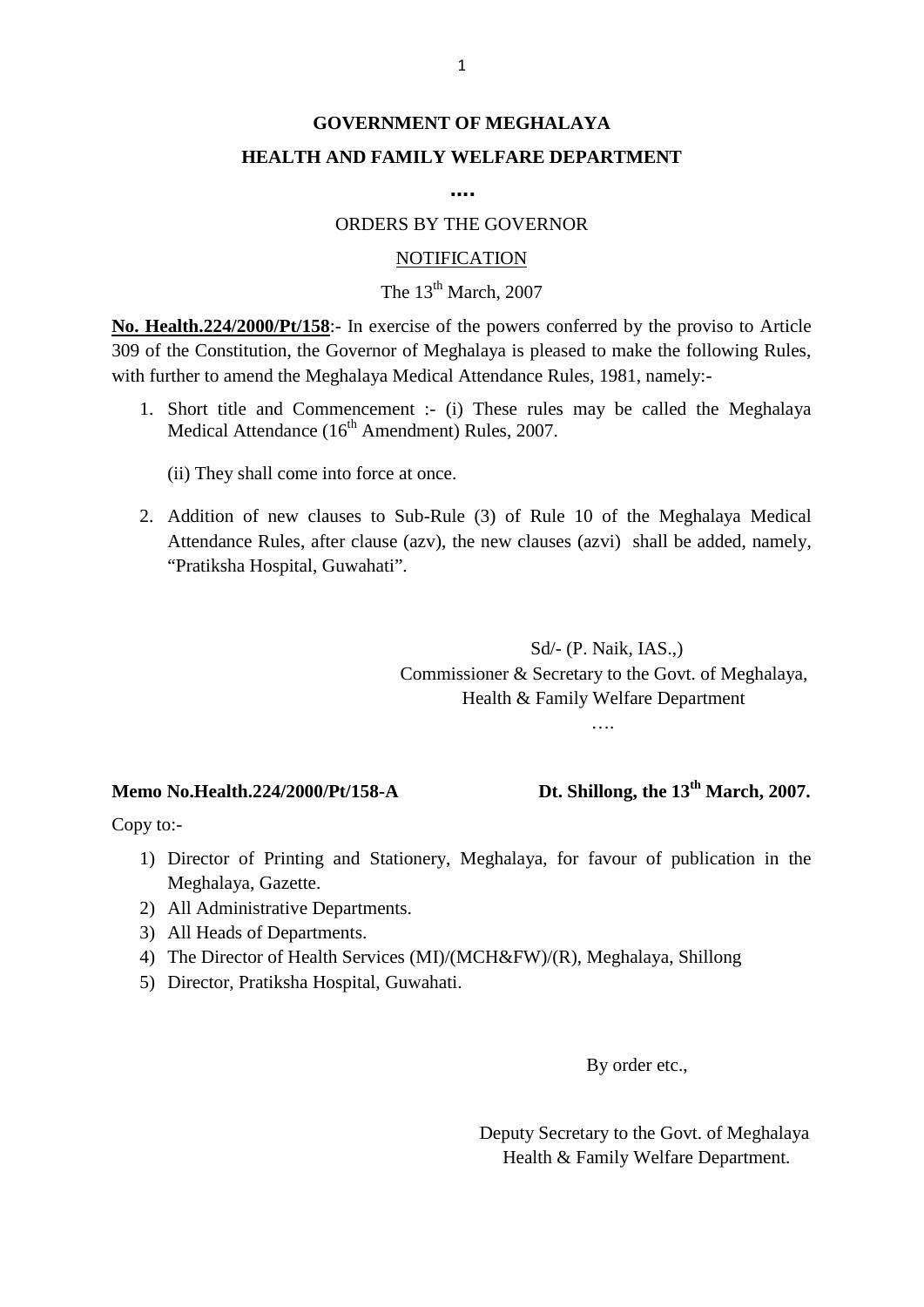### **GOVERNMENT OF MEGHALAYA HEALTH & FAMILY WELFARE DEPARTMENT**

**No.Health. 230/2000/248 Dated Shillong, the 28th June, 2006.**

No.Health. 230/2000/248<br>From:- Shri. P.S.Dkhar, MCS.,<br>Officer-On-Special Duty to

From:- Shri. P.S.Dkhar, MCS.,<br>Officer-On-Special Duty to the Govt. of Meghalaya,

To

Health & Family Welfare Department. All Administrative Departments. All Head of Departments. All Administrative Departments.<br>
All Head of Departments.<br>
Sub: Forwarding of Office Memorandum pertaining to Medical Reimbursement as

modified.

Sir/Madam,

With reference to the above I am directed to forward herewith a copy of the Office Memorandum No.Health.230/2000/247 dt.28.6.06 along with necessary enclosures Sir/Madam,<br>
With reference to the above I am directed to forward herewith a copy of the<br>
Office Memorandum No.Health.230/2000/247 dt.28.6.06 along with necessary enclosures<br>
pertaining to the modified procedure for claim o information and necessary action.

**Yours faithfully** 

Office-On-Special Duty to the Govt. of Meghalaya, Health & Family Welfare Department.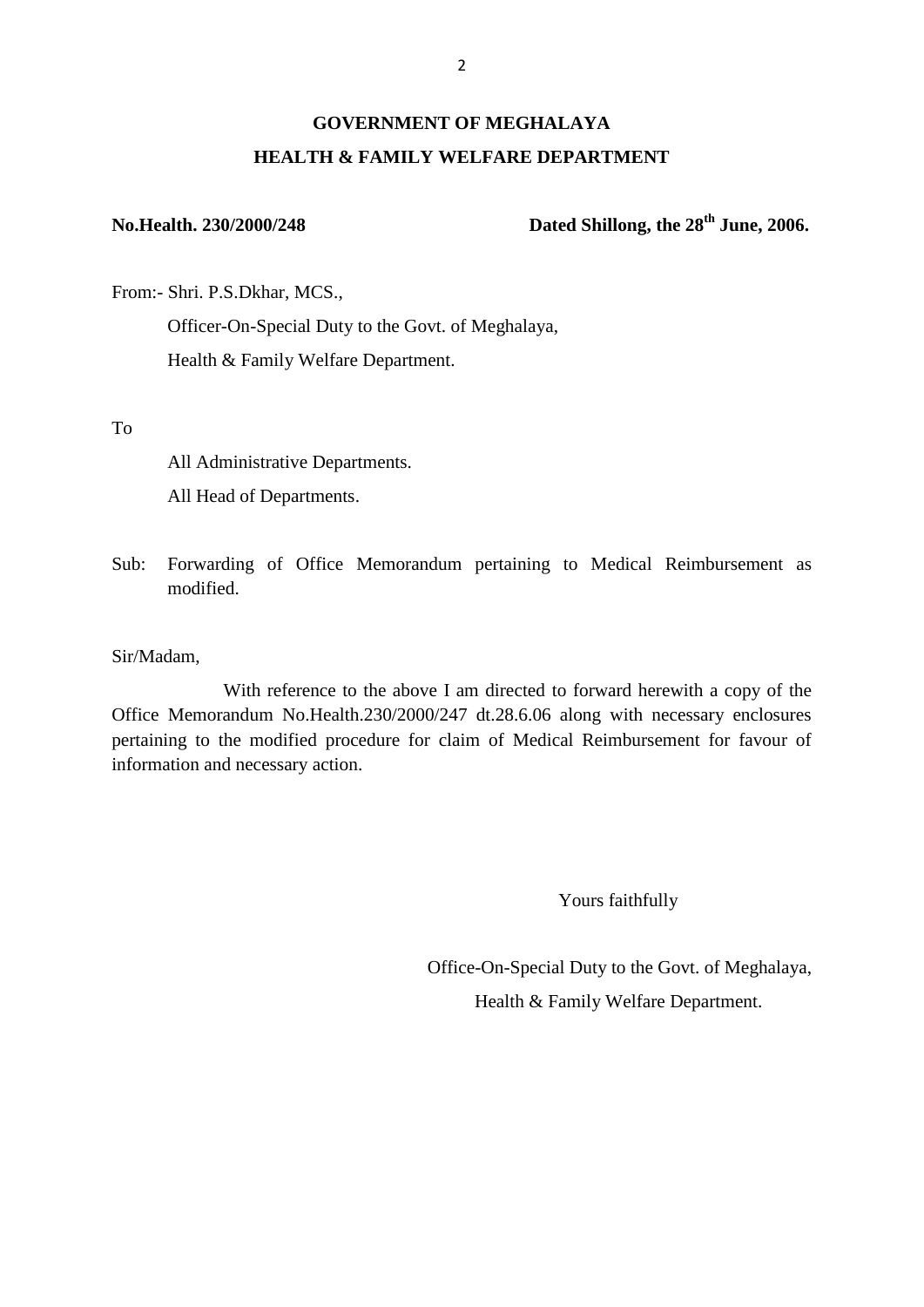# **GOVERNMENT OF MEGHALAYA HEALTH & FAMILY WELFARE DEPARTMENT** GOVERNMENT OF MEGHALAYA<br>HEALTH & FAMILY WELFARE DEPARTMENT<br>No.Health. 230/2000/247 Dated Shillong, the 28<sup>th</sup> June, 2006.

#### **OFFICE MEMORANDUM**

Subject: Medical reimbursement – Modifications etc.

As per the present procedure the referral cases are recommended by the Health Department for treatment mostly at recognized medical hospitals. The final treatment costs of such cases are referred back to the Health Department for scrutiny and clearance for sanction.

There has been a substantial increase in the referral cases over a period of time, As per the present procedure the referral cases are recommended by the Health<br>Department for treatment mostly at recognized medical hospitals. The final treatment costs of<br>such cases are referred back to the Health Departm Department for treatment mostly at recognized medical hospitals. The final treatment costs of such cases are referred back to the Health Department for scrutiny and clearance for sanction.<br>There has been a substantial incr With a view to improve the efficiency of the system accordingly, the existing procedure stands modified with the following details. ling to delay in sanction in some cases. The need for simplifying the procedure to ensure<br>ck disposal of cases has been engaging the attention of Health Department for some time.<br>h a view to improve the efficiency of the s

- necessary for all referral cases covering the place of treatment, probable treatment cost and in special cases, the mode of travelling and escorts. 2. The recommendation of Specialists of Health Department would continue to be necessary for all referral cases covering the place of treatment, probable treatment cost and in special cases, the mode of travelling and esco
- treatment cost subject to the following conditions. (a) That, the final cost of treatment does not exceed the recommended amount for treatment.
	- treatment. (a) That, the final cost of treatment does not exceed the recommended amount for treatment.<br>
	(b) That, the mode of travel should be as the eligibility, or as recommended by Health
	- Department for onward journey and by Referral Hospital for return journey. (b) That, the mode of travel should be as the eligibility, or as recommended by Health Department for onward journey and by Referral Hospital for return journey.<br>(c) That, the number of escorts should not be more than reco
	- Department. (c) That, the number of escorts should not be more than recommendation by Health Department.<br>(d) That, the items of treatment in the final bill should conform to the admissible list.
- 3. The Referral cases, to Hospitals not recognised by the Health Department will require
- prior approval of Health Department.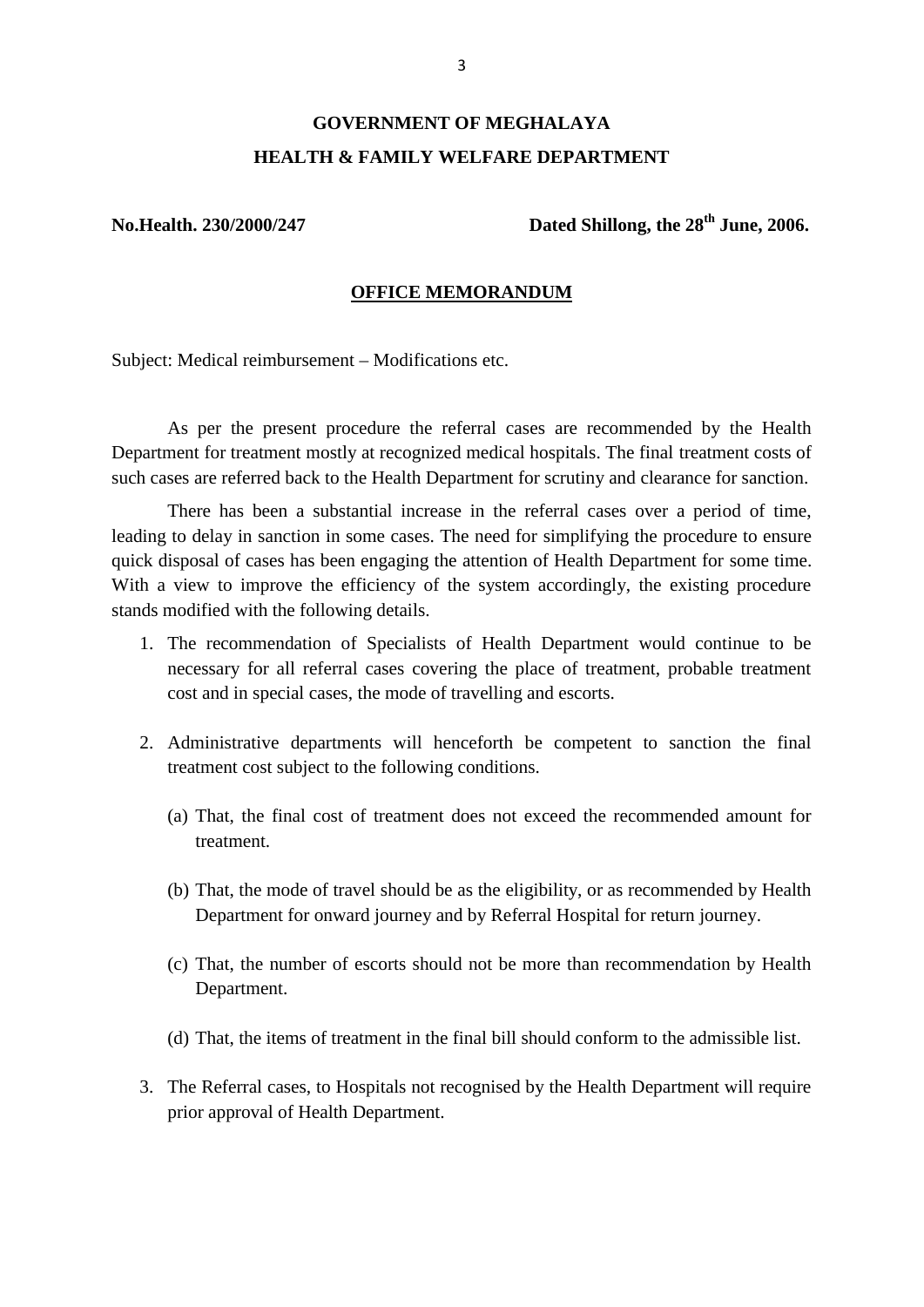- 4. In cases where treatment in a recognised Hospital has taken place without prior approval because of a medical emergency, ex-post facto approval of Health Department will be obtained for which jurisdiction necessitating emergency treatment In cases where treatment in approval because of a medi<br>Department will be obtained fo<br>would need to be spelt out. 5. The final bill of treatment is required to be presented along with duly filled format at annexure-I.
- annexure-I.
- 5. The final bill of treatment is required to be presented along with duly filled format at<br>annexure-I.<br>6. The employee seeking reference for treatment of his/her parent/child is required to<br>submit a declaration as per for 6. The employee seeking reference for treatment of his/her parent/child is required to submit a declaration as per format in Annexure-II to the Medical Specialist concerned. The employee seeking reference for treatment of his/her parent/child is required to submit a declaration as per format in Annexure-II to the Medical Specialist concerned.<br>
T. The aforestated provisions will apply to all re
- employees both within and outside the State. 8. The aforestated provisions will apply to all referral cases of all Government<br>employees both within and outside the State.<br>8. The list of items which are admissible / not admissible for claims is appended at<br>Annexure II
- Annexure III. However, the list is subject to modification from time to time. 9. The list of items which are admissible / not admissible for claims is appended at Annexure III. However, the list is subject to modification from time to time.<br>9. The list of the medical institutions / Medical Specialis
- enclosed at Annexure-IV
- 10. If the treatment is undertaken in Government Hospitals, the Govt. rates will apply. In cases other than State Govt. Hospitals, the rates applicable in Hospitals referred to, are cases other than State Govt. Hospitals, the rates applicable in Hospitals referred to, are enclosed at Annexure-IV<br>If the treatment is undertaken in Government Hospitals, the Govt. rates will apply. In<br>cases other than State Govt. Hospitals, the rates applicable in Hospitals referred to, are<br>as admissible, are a If the treatment is undertaken in Government Hospitals, the Govt. rates will app cases other than State Govt. Hospitals, the rates applicable in Hospitals referred t as admissible, are applicable. The list of approved item cases other than State Govt. Hospitals, the rates applicable in Hospitals referred to, are<br>as admissible, are applicable. The list of approved items and rates are as specified in<br>OM No. Health 248/99/31 dt. 29.10.2001, and
- Services Medical Attendance Rules and the Meghalaya (Family Pension) rules, prior approval of Health and Finance Departments will be required. 11. The provisions of the Meghalaya Medical Attendance Rules, 1981. The All India<br>Services Medical Attendance Rules and the Meghalaya (Family Pension) rules, prior<br>approval of Health and Finance Departments will be require
- interpretation made by the Health Department would be final.

This arrangement comes into force with immediate effect.

(W.M.S.Pariat, I.A.S) Principal Secretary to the Govt. of Meghalaya Health & Family Welfare Department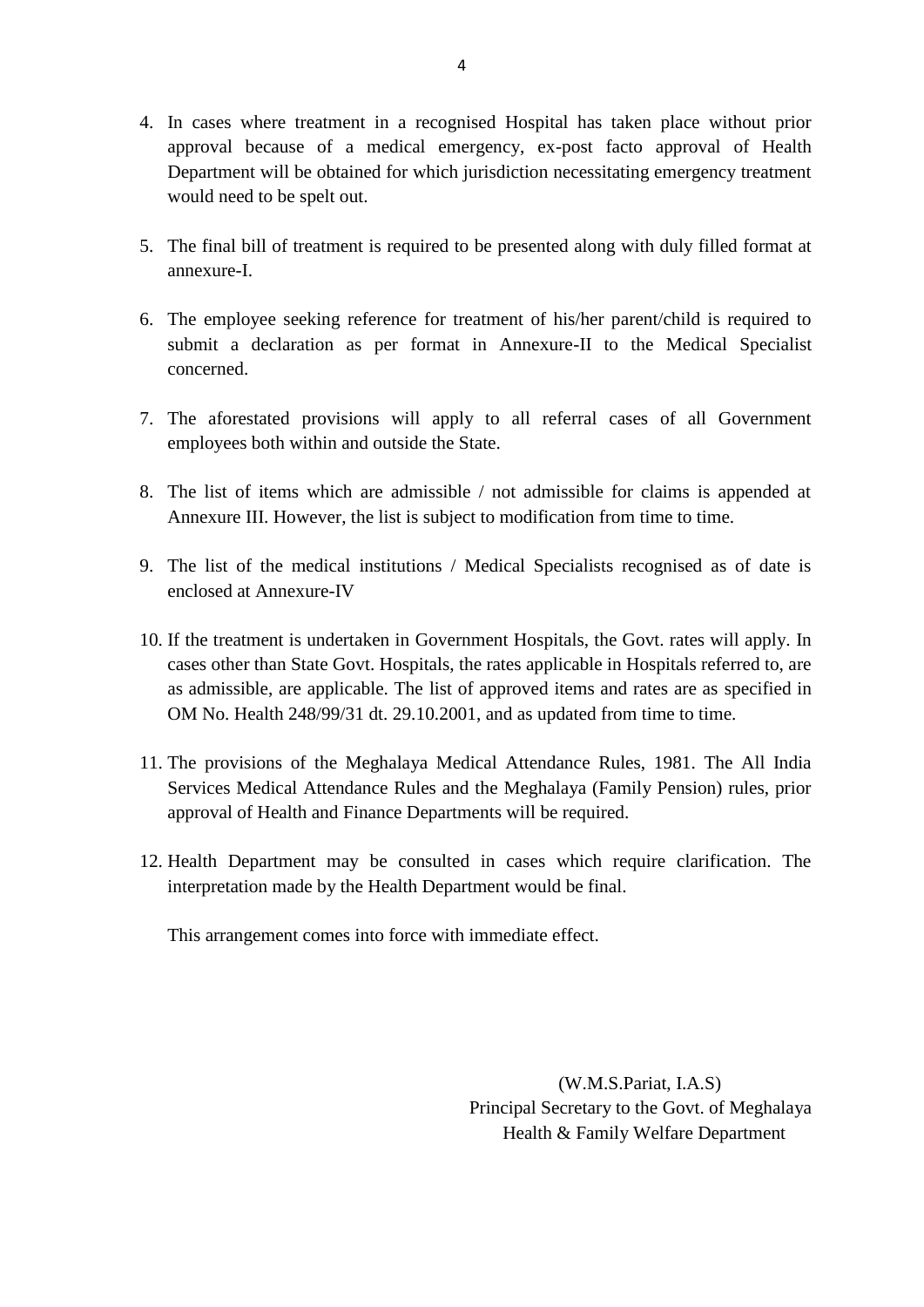#### **ANNEXURE – I**

|      | Subject: Final Medical re-imbursement bill for Medical Treatment                                                                   |  |  |  |  |  |  |  |  |  |  |
|------|------------------------------------------------------------------------------------------------------------------------------------|--|--|--|--|--|--|--|--|--|--|
| Sir, |                                                                                                                                    |  |  |  |  |  |  |  |  |  |  |
|      | I am to submit herewith a medical re-imbursement claim / refund in connection with<br>treatment of Shri /<br>Smti<br>medical<br>at |  |  |  |  |  |  |  |  |  |  |
|      |                                                                                                                                    |  |  |  |  |  |  |  |  |  |  |
|      | 2. (A) In case of servicing Govt. Employee:                                                                                        |  |  |  |  |  |  |  |  |  |  |
|      | (i)                                                                                                                                |  |  |  |  |  |  |  |  |  |  |
|      | (ii)                                                                                                                               |  |  |  |  |  |  |  |  |  |  |
|      | <b>OR</b>                                                                                                                          |  |  |  |  |  |  |  |  |  |  |
|      | (B) In case of Pensioner:                                                                                                          |  |  |  |  |  |  |  |  |  |  |
|      | Pension Payment Order (P.P.O):<br>(i)                                                                                              |  |  |  |  |  |  |  |  |  |  |
|      | (ii)                                                                                                                               |  |  |  |  |  |  |  |  |  |  |
| 3.   | (a) Relationship of patient with the applicant, if applicant is not the patient                                                    |  |  |  |  |  |  |  |  |  |  |
|      |                                                                                                                                    |  |  |  |  |  |  |  |  |  |  |
|      | 4. Letter number & date conveying<br>approval for medical treatment.                                                               |  |  |  |  |  |  |  |  |  |  |
|      | (copy to be enclosed)                                                                                                              |  |  |  |  |  |  |  |  |  |  |
| 5.   | Details of all Medical Advances drawn; due to be regularized:-                                                                     |  |  |  |  |  |  |  |  |  |  |
|      | (i)                                                                                                                                |  |  |  |  |  |  |  |  |  |  |
|      | (ii)                                                                                                                               |  |  |  |  |  |  |  |  |  |  |
|      | (iii)                                                                                                                              |  |  |  |  |  |  |  |  |  |  |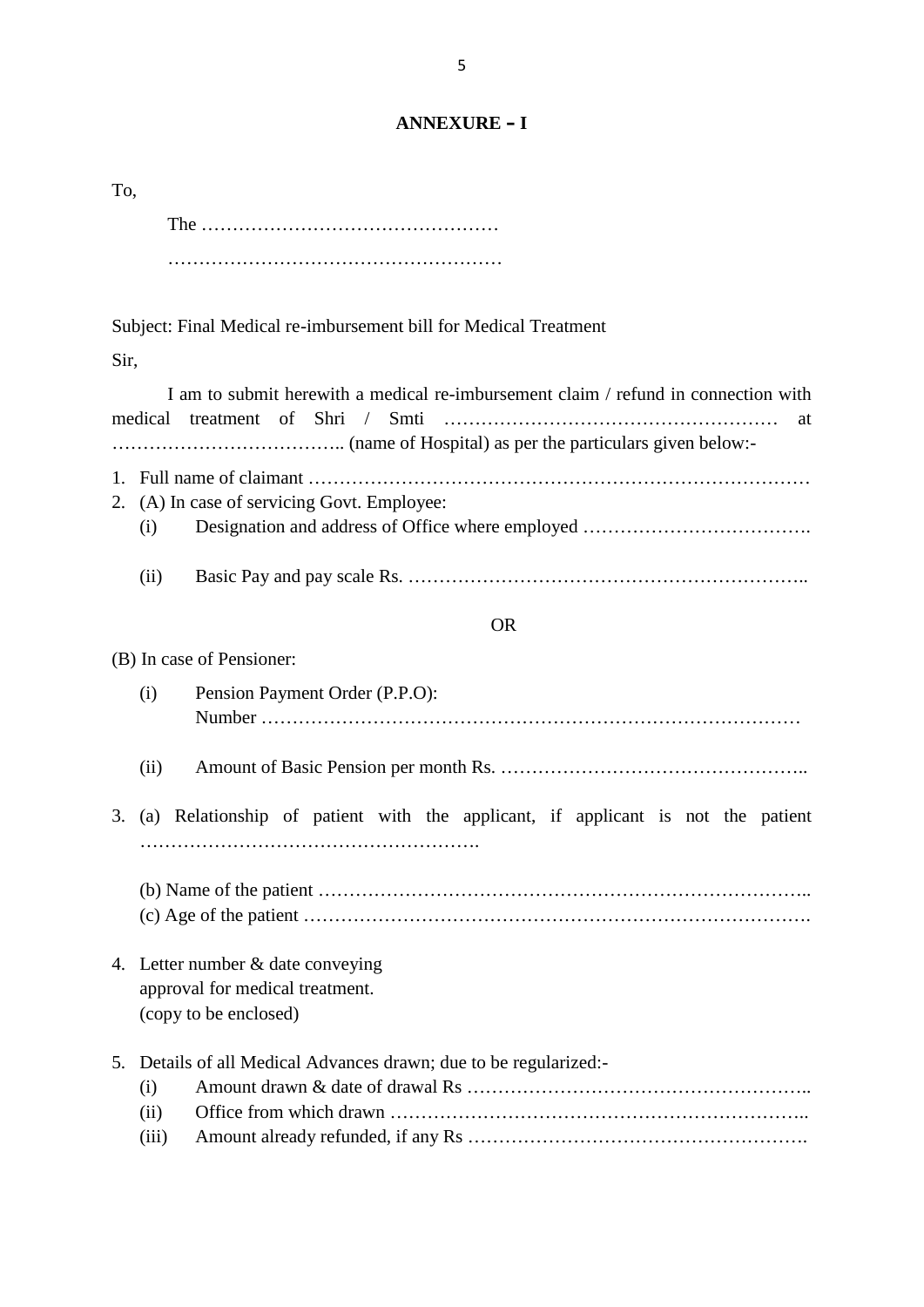- 6. Also enclosed are the following:<br>(i) Essentiality Certificate duly
- 6<br>
o enclosed are the following:<br>
(i) Essentiality Certificate duly<br>
certified by "Authorised Medical Attendant"
- (i) Essentiality Certificate duly<br>
certified by "Authorised Medical Attendant"<br>
(ii) Bills / Cash memos duly listed showing<br>
(a) Serial number Essentiality Certificate<br>certified by "Authorised<br>Bills / Cash memos duly<br>(a) Serial number<br>(b) Bill / Cash memo nu certified by "Authorised Medical Attendant"<br>Bills / Cash memos duly listed showing<br>(a) Serial number<br>(b) Bill / Cash memo number & date<br>(c) Particulars Bills / Cash memos d<br>
(a) Serial number<br>
(b) Bill / Cash memo<br>
(c) Particulars<br>
(d) Amount ..........
	- (d) Amount ……………………………. Nos.
	- (iii) Total amount. Rs ……………………………………………………………….
- 7. Claim / refund Rs. …………………………………..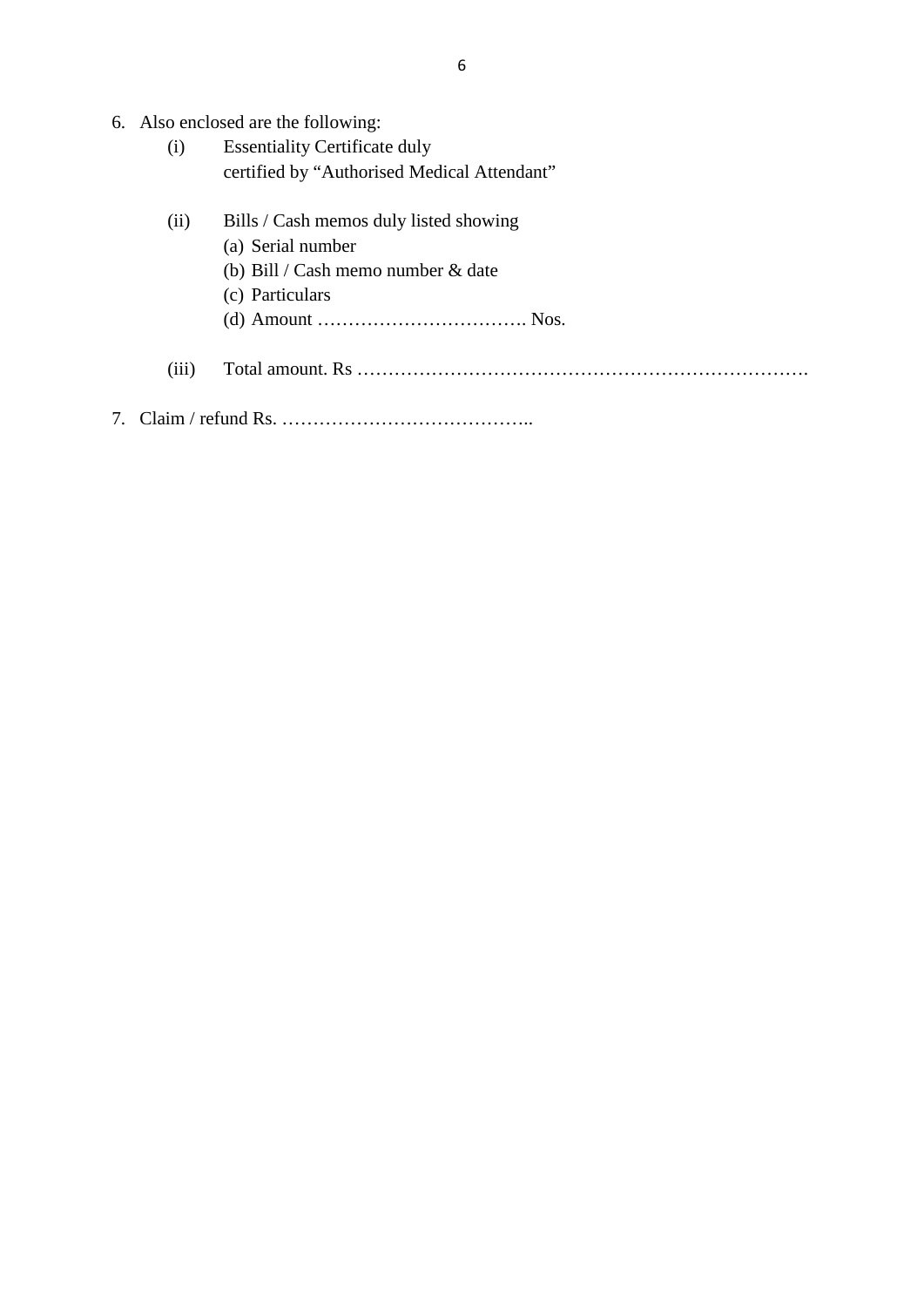#### **ANNEXURE – II**

#### **DECLARATION**

#### REGARDING PARTICULARS OF A PATIENT BEING PARENTS OR CHILDREN OF A CLAIMANT WITH REFERENCE TO THE MEGHALAYA MEDICAL ATTENDANCE RULE 3 (g) (ii) or (iii) AS APPLICABLE

#### (IN CASE OF PARENTS-INCLUDING STEP-PARENTS)

I declare that Shri / Smt <br>I declare that Shri / Smt <br>who is my Father / mother ordinarily resides with me at (complete address \_\_\_\_\_\_\_\_\_\_\_\_\_\_\_\_\_\_\_\_\_\_\_\_\_\_\_\_\_\_\_\_\_\_\_\_\_\_\_\_\_\_\_\_\_\_\_\_\_\_\_\_\_\_\_\_\_\_\_\_\_\_\_\_\_\_\_\_\_\_\_\_\_\_\_

**EXECUTE:** and in wholly dependent on me, financially.

#### (IN CASE OF CHILDREN INCLUDING THOSE ADOPTED ACCORDING TO ANY LAW OR CUSTOM)

| THE CAND OF CHILDING. INCLUDING THONG ADOITED ACCORDING TO ANTI |                                |  |
|-----------------------------------------------------------------|--------------------------------|--|
| <b>LAW OR CUSTOM)</b>                                           |                                |  |
|                                                                 |                                |  |
| I declare that Shri / Smt                                       | who is my                      |  |
| Son / daughter was born in the year                             | and that he / she is married / |  |
| unmarried as that he / she has no income of his own /her own.   |                                |  |
|                                                                 |                                |  |

Place  $\Box$ 

Date  $\Box$ 

Signature of Declarant

Full Name<br>Designation:

Designation:

Office employed:

In case of Pensioner only  $\Box$  Pension Payment Order (P.P.O.) No  $\Box$ 

Amount of Basic Pension: Rs \_\_\_\_\_\_\_\_\_\_\_\_\_\_\_\_\_\_\_\_\_\_\_\_\_